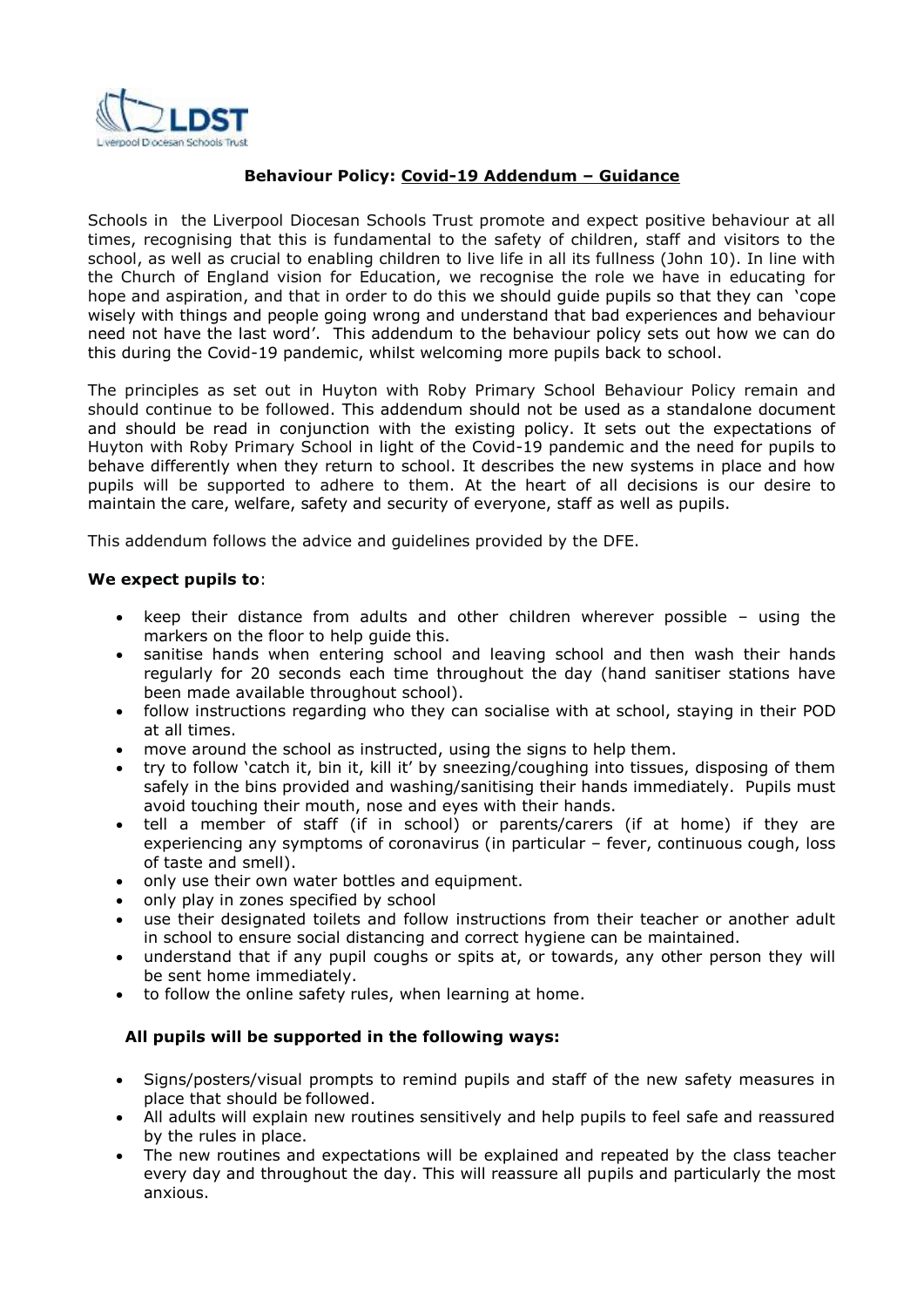- All adults will explain hygiene rules sensitively every day and provide reminders throughout the day.
- Whilst new expectations are established, we will focus on routines, safety and wellbeing rather than academic challenge.
- An age appropriate strategy for pupils to share their concerns will be available in every POD so that concerns can be shared and managed every day.
- School staff will have due regard to families and pupils who are classified as clinically vulnerable so that appropriate additional support is put in place.
- All our usual systems for affirming pupils' good behaviours will continue.
- Pupils who, for any reason, are not managing to follow our school rules and expectations will receive reminders to help with their understanding. We will communicate with parents to ensure there is a holistic and empathetic approach.
- If, despite all appropriate support and guidance, a pupil repeatedly breaks our current safety rules, the Headteacher may, as a last resort, consider alternative arrangements or \*exclude a pupil either for a fixed period or permanently.

**\****Due to COVID-19, temporary changes have been made to the DfE regulations to some of the procedures that must be followed in relation to an exclusion (please follow the link below):*

*DFE – [CHANGES TO THE SCHOOL EXCLUSION PROCESS DURING THE CORONAVIRUS](https://www.gov.uk/government/publications/school-exclusion/changes-to-the-school-exclusion-process-during-the-coronavirus-outbreak#remote-access-meetings)  [OUTBREAK](https://www.gov.uk/government/publications/school-exclusion/changes-to-the-school-exclusion-process-during-the-coronavirus-outbreak#remote-access-meetings)*

### **Support for pupils who have additional or special educational needs:**

- Pupils will have their individual risk assessment reviewed in respect of the new circumstances.
- If there are concerns that appropriate support is not possible during this period, despite best endeavours, a meeting will be held with parents (and relevant external professionals) to discuss next steps and what additional adaptations may be possible to ensure the pupil can manage their behaviour safely.

### **We expect teachers to:**

- recognise and praise pupils' excellent behaviour.
- speak to pupils individually in order to check their wellbeing and understanding.
- reinforce the importance of rules and procedures that will keep children safe.
- consistently apply the school behaviour policy, including this addendum, in its entirety

### **We ask that parents:**

- Follow the new system for dropping off and picking up from school: only one adult to accompany child/ren. Each Pod has its own entrance and exit points. (See Behaviour Policy COVID)
- Support the school in explaining the new procedures and reinforcing the new routines
- Contact the school if a child or member of the family exhibits symptoms and follows guidance for self-isolating.

### **Positive Touch and Physical Intervention**

There may be times when a pupil's behaviour requires staff to use physical intervention to ensure the pupil's own safety, the safety of other pupils and staff and that property is not seriously damaged.

- **In this circumstance, Huyton with Roby** will be guided by the following principles:
- Given the current pandemic, staff will need to consider the possible risk of infection if they physically intervene, contrasted with the possible risks of infection should they not